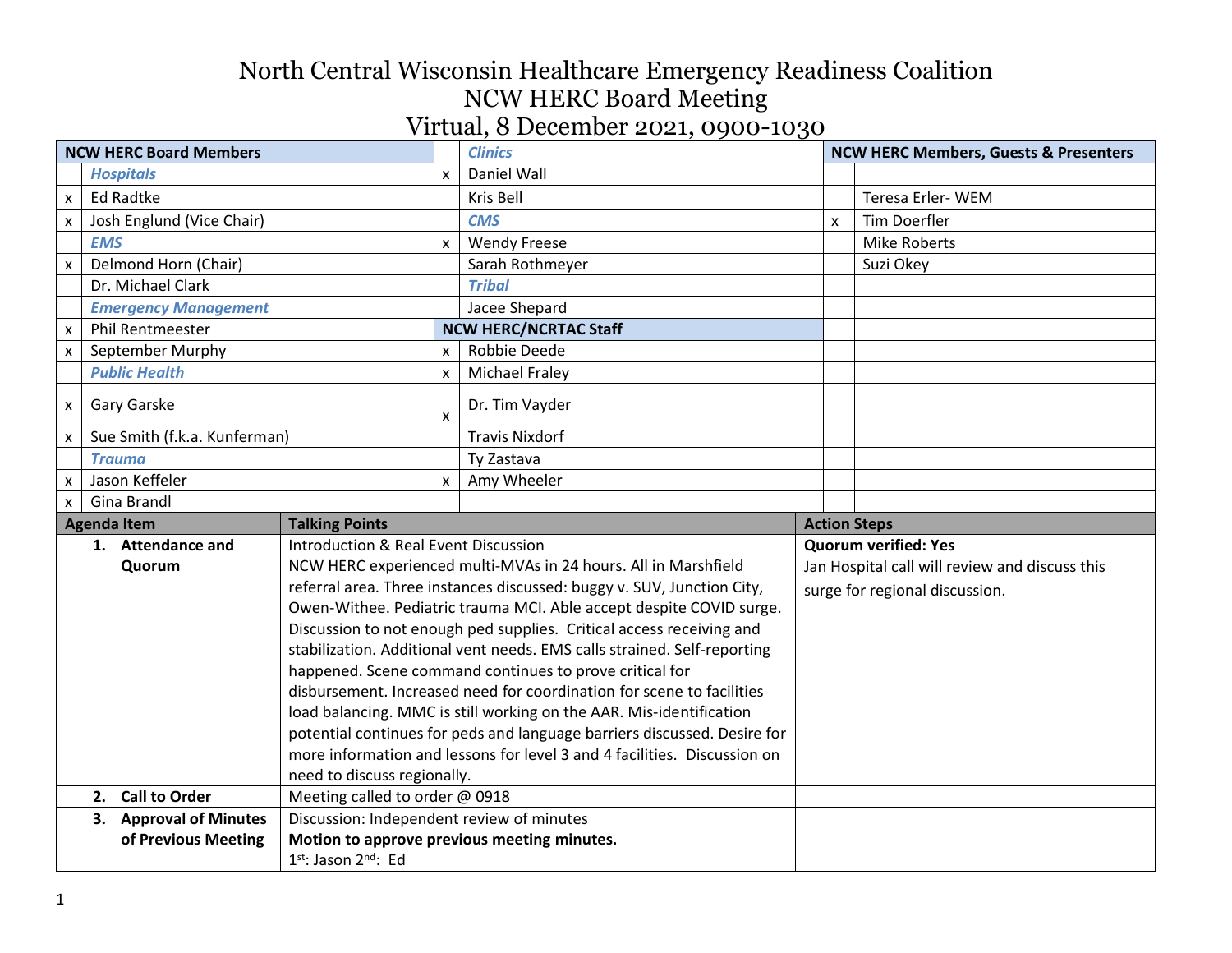# North Central Wisconsin Healthcare Emergency Readiness Coalition NCW HERC Board Meeting

| Virtual, 8 December 2021, 0900-1030 |  |  |  |
|-------------------------------------|--|--|--|
|-------------------------------------|--|--|--|

|                          | <b>Motion result: Carried</b>                                              |                                                 |
|--------------------------|----------------------------------------------------------------------------|-------------------------------------------------|
| 4. Agenda Review and     | Discussion: Reviewed agenda items                                          |                                                 |
| <b>Additions</b>         | Motion to approve current agenda.                                          |                                                 |
|                          | 1st: Jason 2nd: September                                                  |                                                 |
|                          | <b>Motion result: Carried</b>                                              |                                                 |
| 5. Budget                | <b>Discussion:</b>                                                         | Robbie to share updated budget line items that  |
| <b>Review/Accountant</b> | Nonprofit Helping Hands Update                                             | need to be reviewed.                            |
| Report                   | Followed up with Kevin O'Leary<br>$\circ$                                  | Robbie will coordinate a call with Del and Josh |
|                          | Still being worked on and awaiting update.<br>$\circ$                      | to update Amy's contract.                       |
|                          | <b>Budget</b>                                                              | Robbie and Fraley to follow-up with budget      |
|                          | o COVID is impacting projected budget                                      | amendment projects.                             |
|                          | Review and amendment will need to take place in<br>$\circ$                 |                                                 |
|                          | January                                                                    |                                                 |
|                          | Awaiting more information on bolstering projects from<br>$\circ$           |                                                 |
|                          | <b>OPEHC and Dave Rosell</b>                                               |                                                 |
|                          | <b>October Financials</b>                                                  |                                                 |
|                          | Amy provided finances to date.<br>$\circ$                                  |                                                 |
|                          | Amy's contract will need to be updated for the next six<br>$\circ$         |                                                 |
|                          | months.                                                                    |                                                 |
|                          | <b>Reimbursement Policy</b>                                                |                                                 |
|                          | Reviewed. No additional comments or additions.<br>$\bigcap$                |                                                 |
|                          | <b>Motion to approve Oct financials</b>                                    |                                                 |
|                          | 1st: Wendy 2nd: Gary                                                       |                                                 |
|                          | <b>Motion result: Carried</b>                                              |                                                 |
|                          | Motion to approve/reinstate Reimbursement Policy                           |                                                 |
|                          | 1st: Sue 2nd: Daniel                                                       |                                                 |
|                          | <b>Motion result: Carried</b>                                              |                                                 |
| 6. Strategic Planning    | Two potential contractors identified. Quotes not received. Information     | Tim, from OPEHC, will investigate if HPP funds  |
| Follow-up                | from branding discussions shared. Projects projected. Still uncertain if   | Robbie will follow-up with quotes when          |
|                          | HPP funds can be used. It is estimated that it will cost less than \$1000. | received.                                       |
| 7. Recovery Workshop     | Discussion and Follow-up.                                                  | Review the SBAR document. Determine next        |
| Follow-up                | Robbie shared the summary paper Ty developed pursuant to                   | steps with document in January.                 |
|                          | conversations. The board is asked to review and confirm if this is a       |                                                 |
|                          | product to be shared with AG, healthcare leadership, WHA, and state        |                                                 |
|                          | leadership.                                                                |                                                 |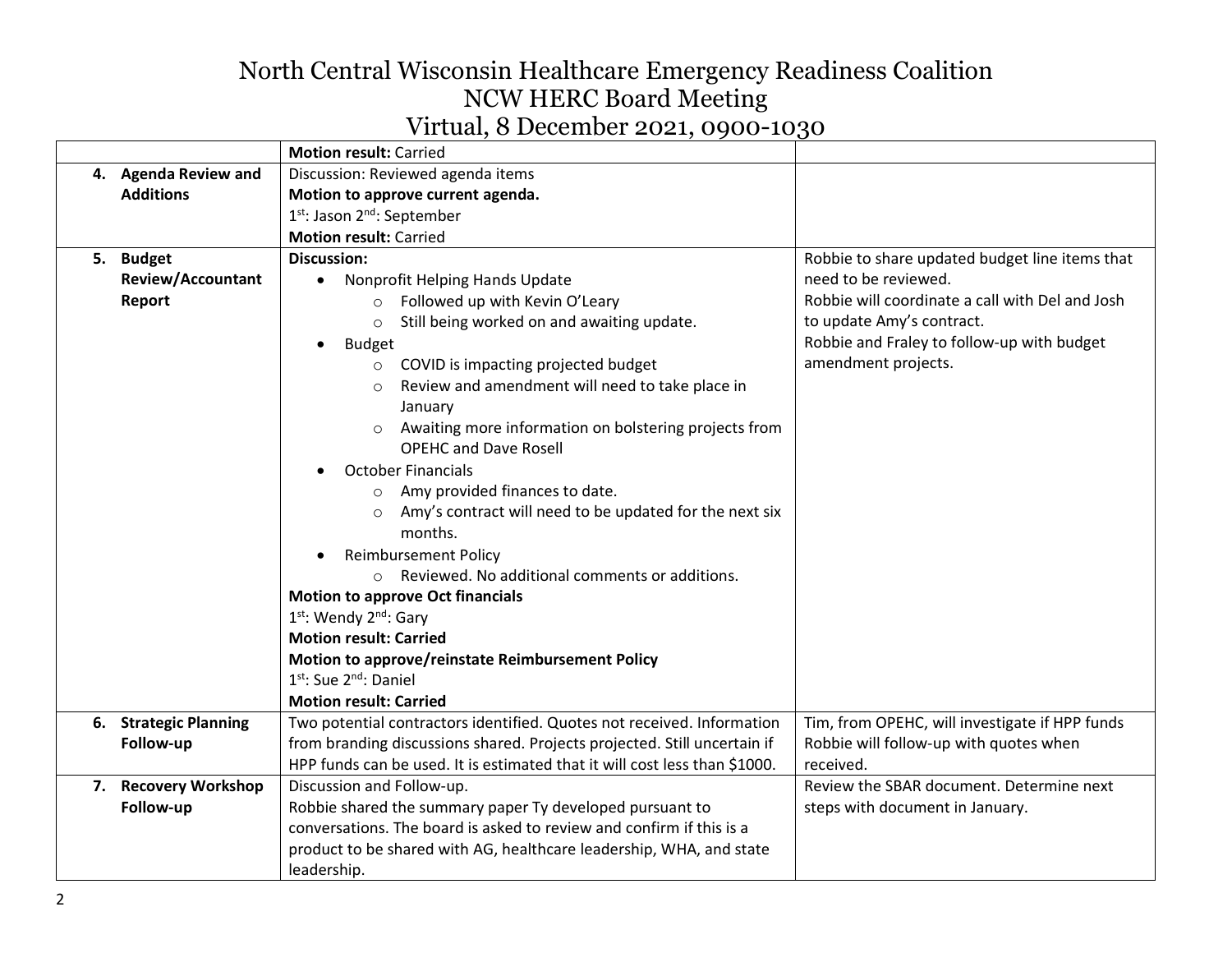|    |                      | Therm, O December 2021, 0900 10, $0^{\circ}$                            |  |
|----|----------------------|-------------------------------------------------------------------------|--|
| 8. | <b>Work Plan and</b> | Projects:                                                               |  |
|    | Projects 21-22       | <b>MRSE-</b>                                                            |  |
|    |                      | Meeting with CERFP Friday. Looking at an end of March Exercise. Sam     |  |
|    |                      | with OPEHC is also developing a plug and play exercises to support.     |  |
|    |                      | Focusing on triage, treatment, and transport. Discussed Regional        |  |
|    |                      | Medical Coordination in the region. Marathon County moving forward      |  |
|    |                      | with more exercises this coming year. Include mass fatality training.   |  |
|    |                      | <b>Redundant Communications Drill-</b>                                  |  |
|    |                      | December 15th NCW HERC will hold a drill to test WISCOM, RAVE, and      |  |
|    |                      | EMResource.                                                             |  |
|    |                      | SVI/EMPower-                                                            |  |
|    |                      | Robbie to send out an email on SVI and EMPower data required to be      |  |
|    |                      | shared semi-annually.                                                   |  |
|    |                      | <b>Supply Chain Integrity Assessment/HVA-</b>                           |  |
|    |                      | The annual survey is being prepped. Survey Monkey will be the most      |  |
|    |                      | viable option to use. The survey will encompass the HVA and Supply      |  |
|    |                      | Chain Integrity Assessment, as required by ASPR. This will be           |  |
|    |                      | documented in eICS.                                                     |  |
|    |                      | COOP/ Infectious Disease Annex/ Prep & Response Plan-                   |  |
|    |                      | Review of these plans to begin in January.                              |  |
|    |                      | <b>Burn Surge-</b>                                                      |  |
|    |                      | Completed. ABLS more seats being received. Discussion around            |  |
|    |                      | number of patients that would overwhelm resources.                      |  |
|    |                      | <b>Pediatric Surge-</b>                                                 |  |
|    |                      | January debrief discussion around real life event over the Thanksgiving |  |
|    |                      | holiday.                                                                |  |
|    |                      | IMT-                                                                    |  |
|    |                      | Discussion tabled.                                                      |  |
|    |                      |                                                                         |  |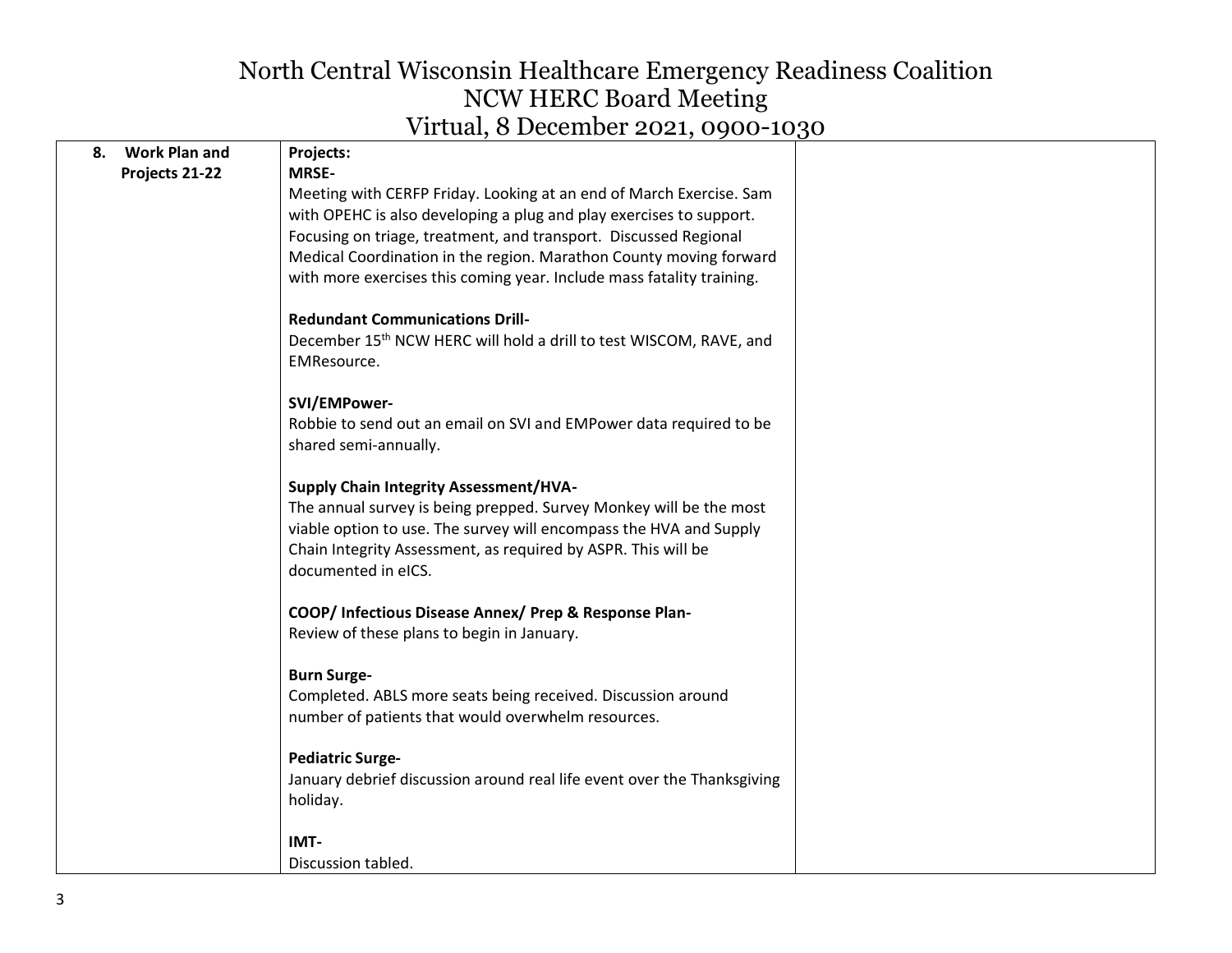| <b>HERC Staff and</b><br>9.             | <b>Independent Review</b>                                               |                                                |
|-----------------------------------------|-------------------------------------------------------------------------|------------------------------------------------|
| <b>Advisory Group</b><br><b>Meeting</b> |                                                                         |                                                |
| 10. Responses                           | Monitored metrics discussion.                                           |                                                |
|                                         | There is currently a gap in non-covid boarders being captured in data.  |                                                |
|                                         | Discussed the importance of data balance.                               |                                                |
|                                         | Multiple staffing support requests submitted.                           |                                                |
|                                         | AMI Operational hub set to be active 12.20.21.                          |                                                |
|                                         | Medical Examiners and Coroners reporting that the mortuary system is    |                                                |
|                                         | being taxed related to number of deaths in the region.                  |                                                |
|                                         | Significant levels of boarding being experienced in the region.         |                                                |
|                                         | Mandate postponed at this time, but concerns around.                    |                                                |
|                                         | UW schools will continue testing rapid antigen.                         |                                                |
|                                         | Discussion around changing the structure of contract tracing.           |                                                |
|                                         | PCR no longer needed for negative antigen, recommended for              |                                                |
|                                         | confirmation.                                                           |                                                |
| 11. Contractor Updates                  | <b>HERC Coordinator</b>                                                 | Discussions tabled.                            |
|                                         | Planning                                                                | Logistics projects to be presented with budget |
|                                         | Logistics                                                               | review in January.                             |
| 12. Interoperable                       | <b>EICS</b><br>$\bullet$                                                | Robbie to confirm that the radios will be plug |
| <b>Communications</b>                   | <b>EMTrack</b>                                                          | and play and any adapters will be provided.    |
| <b>Systems</b>                          | WISCOM- Radios being replaced. Concerns at this time.                   |                                                |
|                                         | Will radios needs different adapter?<br>$\circ$                         |                                                |
| 13. Sector Reports/Top                  | Big Update Round Robin                                                  |                                                |
| <b>Priorities</b>                       | Vaccination many systems are booked until the end of the year. More     |                                                |
|                                         | walk-ins. Healthcare is seeing an Increase in boosters. Omicron variant |                                                |
|                                         | is of concern.                                                          |                                                |
|                                         | ICU is a huge struggle currently and the current pinch point.           |                                                |
| 14. Upcoming                            | Dec 9 - Mass Fatality Plan Review Kick-off Meeting<br>$\bullet$         |                                                |
| engagements                             | Board Update to continue on Tuesdays                                    |                                                |
|                                         | Jan 12- Board Meeting                                                   |                                                |
| 15. Regional Resource                   | None                                                                    |                                                |
| <b>Requests/Needs</b>                   |                                                                         |                                                |
| 16. Tabled Items for                    | None                                                                    |                                                |
| <b>Future Discussions</b>               |                                                                         |                                                |